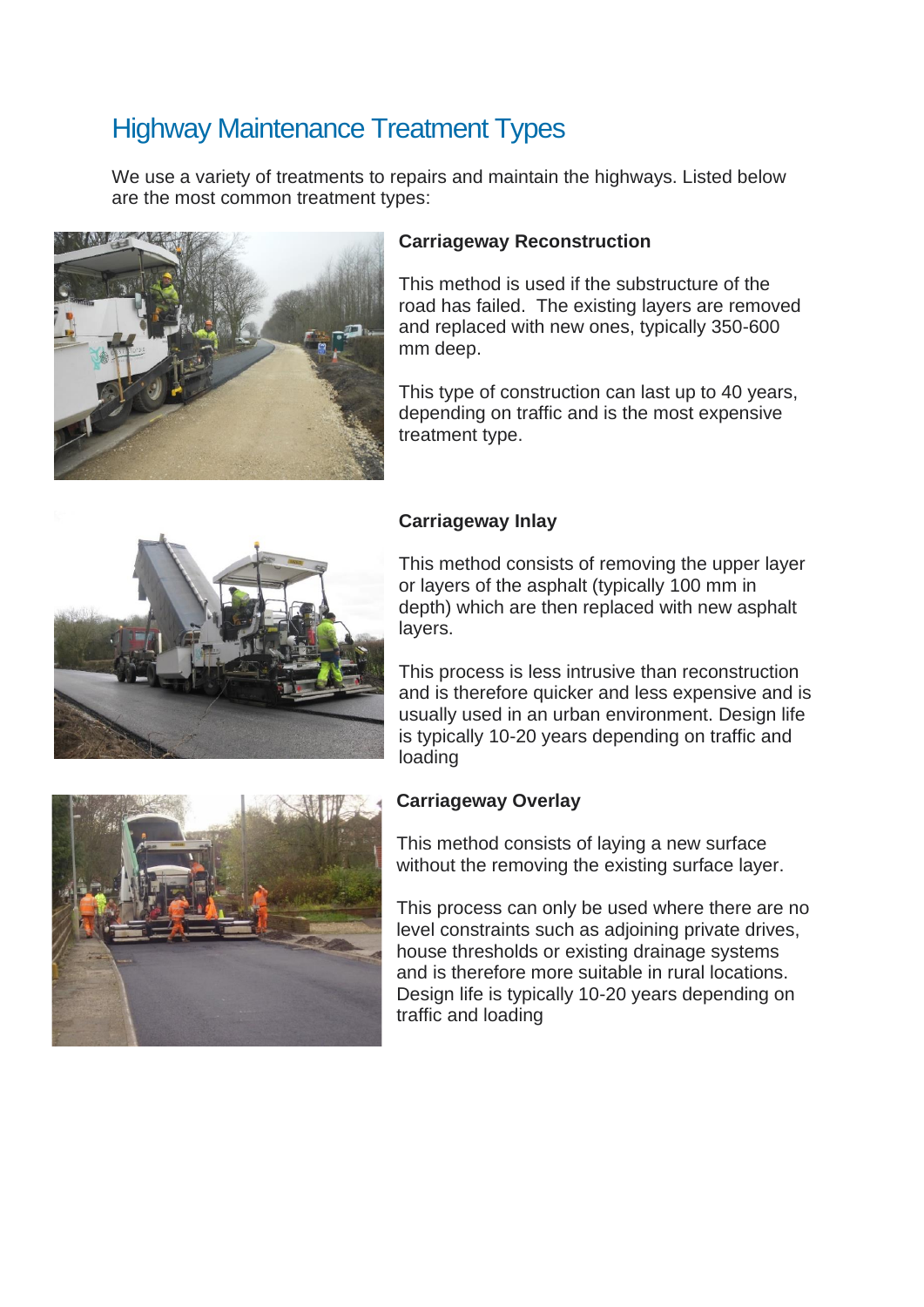



years depending on traffic and use.

# **Haunching & Widening**

Many of our rural roads are not wide enough to accommodate the widths and weight of modern vehicles. A haunch/widen treatment can provide additional width and strength to carriageways.

Typically 150-600mm deep and can involve new sub-base aggregate layers or just asphalt layers to provide the structural strength required.

# **Patching**

Patching is used as a stand-alone treatment or in advance of surface dressing to address localised deterioration where most of the road is still sound. Failing areas are generally removed mechanically by a planer and replaced with new asphalt which is compacted by roller. Treatments can be carried out with only short-term disruption.

#### **Surface Dressing**

(also known as tar and chippings)

Preventative treatments, like Surface Dressing are used to prolong the life of the road and help stop the formation of potholes. It also restores texture to the road surface and helps to prevent skid related accidents.

The process requires dryer and warmer weather so is undertaken each spring/summer and causes minimal disruption. Design life is typically 10-15